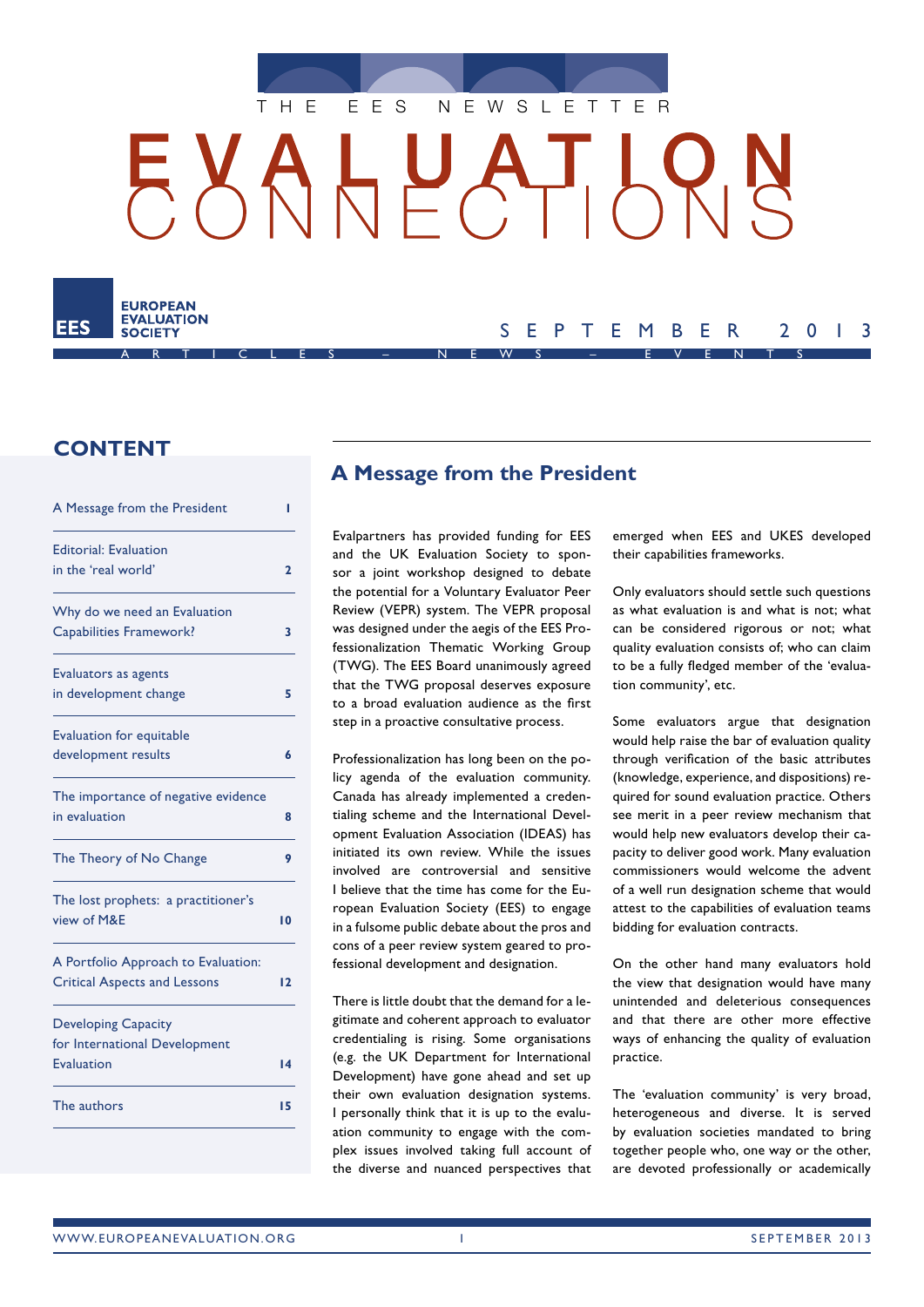to the evaluation endeavor or who as producers or users of evaluation services value the contribution of our discipline to society.

At this critical juncture in evaluation history we should not hesitate to be a little intrepid. We should ask ourselves new questions. We should search for new and innovative ways to advance our profession. I have learnt a great deal from evaluation students and graduates of the Master program that I direct. They are, along with many others in Europe and beyond, new generations who have been trained to be good evaluators, commissioners, evidence based policy makers and managers, or people in charge of the evaluation policy in their organizations. Let us listen to they have to say.

Is a system of designation a way to enhance the quality of evaluation services? Do we need one? Are there alternatives? Is a peerreview system the way to go? Are we able to foresee its positive effects? What about unintended consequences? If we are aware of them, would we be able to minimize them? If we decide to go ahead with a VERP pilot what should it look like?

I visualize a fulsome and fiery debate. For me it is more important at this moment to launch a principled discussion and a participatory process in which every EES member has a say than to settle on the 'product' and its design. If as a community we decide to ´produce' and implement a VERP, it will have to be piloted first and carefully and systematically evaluated. It cannot be another way: we are evaluators!

If you are an EES member in good standing you have already received a questionnaire that we have sent to all members on behalf of the TWG on Professionalization. Please do participate in this process and let us know what you think. If you are not an EES member or you have not renewed your membership lately, it is an occasion for (re)joining, participating and exercising your voice option in the community. You can get in touch with me or any other EES Board member. We are looking forward to know you and listen to you.

#### **María Bustelo,** President, European Evaluation Society

# **EDITORIAL: EVALUATION IN THE 'REAL WORLD'**

#### **Robert Picciotto**

This issue of *Connections* addresses evaluation in the 'real world'. What does it take to produce high quality evaluation work? What is the value of independence in evaluation governance? How can evaluation contribute to equitable social transformation? What counts as evidence in evaluation? How does monitoring connect to evaluation? Is it possible to draw valid evaluative conclusions and to share evaluation experience across a wide variety of social contexts?

First, Helen Simons addresses the recent advent of evaluation capabilities frameworks. She relates their emergence to internal and external influences. Specification of the knowledge, skills and attitudes needed to promote a professional evaluation culture is a natural follow up to the development of ethical guidelines and standards. But the construction of competency and capabilities frameworks also responds to evaluators' professional development aspirations and it originates in evaluation commissioners' eroding tolerance for mediocre evaluations.

Are the learning and accountability dimensions of evaluation incompatible? Not according to Indran Naidoo who argues cogently that these two goals are complementary and synergistic in actual evaluation practice: independent evaluation strengthens learning as well as accountability by bringing credible evidence to bear on decision making. Independent evaluation is especially needed in governance environments where those in authority do not hold themselves accountable to the people they are supposed to serve.

Marco Segone's article stresses the rising prominence of equity in contemporary development policy thinking. Growing inequality undermines human rights, hampers human freedom and increases social instability. Accordingly, evaluation of public interventions is incomplete without an assessment of their equity impacts. This raises methodological challenges for the evaluation function. In particular, the merit and worth ascribed to public interventions can be severely distorted if the value frameworks used to assess public policies are inadequately informed by equity considerations.

In a vigorous opinion article that challenges the dominance of randomized controlled trials and quasi-experimental evaluations Rob van den Berg points out that such 'black box' impact assessments fail to account for the implementation failures that inevitably plague interventions undertaken in complex and volatile operating environments. The methodological fundamentalism that underlies the sudden popularity of experimental methods irrespective of the context risks inducing premature abandonment of worthy initiatives. It also denies decision makers the option of learning from experience.

In her companion piece, Christine Woerlen identifies a series of factors underlying implementation failures in climate change mitigation projects. Identifying the obstacles that stand in the way of successful implementation through meta-evaluation can lead to a better understanding of "why" interventions fail by directing attention towards promising remedial actions. This iterative developmental approach runs counter to classical theories of change that view causal linkages and assumptions as static. It suggests that theories of 'no change' may hold the key to improved public sector performance in contexts that call for adaptation and learning.

A similar concern with the uncertainties that plague public sector interventions in the zones of turmoil and transition of the developing world underlies Daniel Ticehurst's contribution. He argues that in development *"the most important things are unknowable: institutional and personal behaviours defy prediction"*. Since it is impossible to predict how things will play out and why flexibility and responsiveness to the ultimate beneficiaries of development interventions (i.e. the poor and disadvantaged) is critical to success. This means that judicious monitoring, long neglected by evaluators, should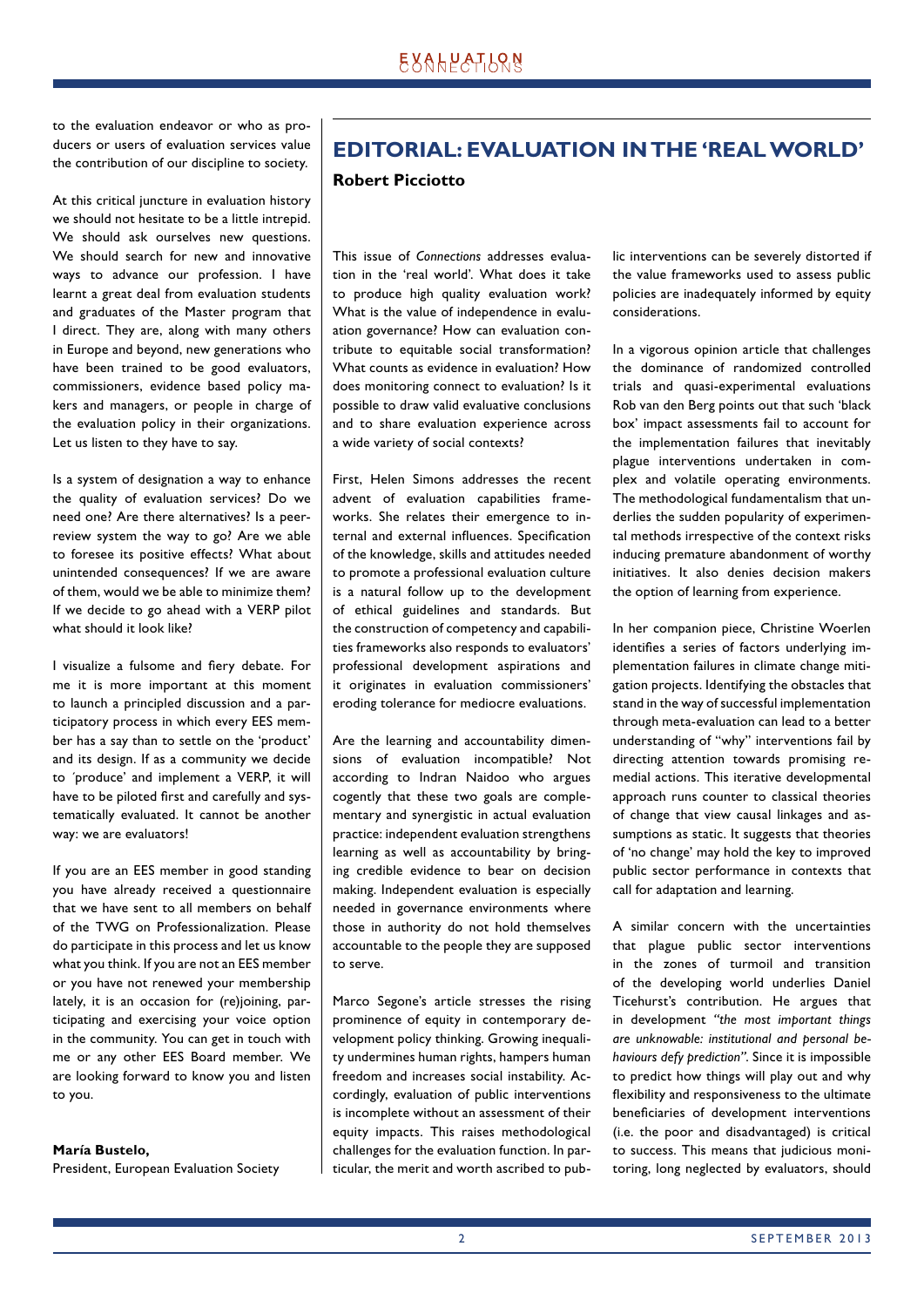# **EXALPATLQN**

be carefully designed and actively used not just to track management performance but to help improve it towards development impact.

Can valid policy lessons be drawn from tailor made monitoring and evaluation approaches adapted to the peculiarities of individual interventions? This is the question that Rosalia Rodriguez-Garcia tackles in her article. It describes the successful 'portfolio approach' used in a meta-evaluation deliberately designed to identify what worked and why in community responses to the HIV/AIDS epidemic plaguing Burkina Faso, India, Kenya, Lesotho, Nigeria, Senegal, South Africa, and Zimbabwe. To address this 'real world' complexity, the meta-evaluation emphasized selectivity, a mixed-methods approach, multidisciplinary teams, phase-in of studies and a consultative process.

Finally, Stewart Donaldson and Marco Segone show how today's evaluation practice is being transformed by the new information technologies. Their article describes multiple initiatives (webinars, knowledge management systems, e-learning applications, massive open online courses, social media instruments) that have enhanced national and international conferences, and university-based evaluation capacity development efforts.

Thus, this Connections issue weaves together potential solutions to 'real world' evaluation problems in contexts characterized by complexity, rapid change and growing interconnectedness. They are permeated by a common desire to face up to the social and governance dysfunctions of an increasingly inequitable world. All the articles are motivated by professionalism and ethical concerns and reflect a determination to share pragmatic lessons of evaluation practice across borders.

Note: Most of the articles included in this issue of Connections summarize presentations made at the Global Assembly of the International Development Evaluation Society (IDEAS) held in Bridgetown (Barbados) May 6 – 9 2013. This event focused on evaluation and inequality. It brought together evaluators from around the world and sought to address the 'real world' problems that evaluators must contend with in their day to day practice as they struggle to serve the global public interest

See: http://conference.ideas-int.org/content/ index.cfm?navID=1&itemID=348).

# **WHY DO WE NEED AN EVALUATION CAPABILITIES FRAMEWORK?**

**Helen Simons**

#### **Introduction**

In 2013 the United Kingdom (UKES) published a Framework of Evaluation Capabilities.<sup>1</sup> Two years earlier the European Evaluation Society (EES) had posted its own capabilities framework on the EES website.<sup>2</sup> Both initiatives shared the same overarching aim – to help further the professionalization of evaluation. This article explores the reasons behind the recent emergence of these frameworks and their potential use in different contexts.

## **How the UKES Capabilities Framework emerged**

The Framework is the result of widespread consultation with the UKES membership and, like the UKES Guidelines for Good Practice in Evaluation which preceded it over a decade ago, it took three years to reach a consensus. The Framework was inspired by a broader debate about competencies within several evaluation societies, notably the Canadian Evaluation Society (CES) $<sup>3</sup>$ , the Interna-</sup> tional Development Evaluation Association (IDEAS)4 and the German Evaluation Society DeGEval.<sup>5</sup> The UKES initiative was especially influenced by the parallel work conducted by the EES in this area. The outcomes of both processes proved quite similar.

#### **Why now?**

There are two particular reasons, the first professional, the second political. First, the initiative is an extension of the trend during the past two decades for evaluation societies to produce ethical guidelines and standards. These helped to build a professional evaluation culture and promote good practice. However they did not specify the attributes that evaluators should have. Secondly, it is a response to the increasing awareness of the potential use and misuse of evaluation and commissioners' growing concerns about its quality. In the absence of formal qualifications for evaluators, an Evaluation Capabilities Framework can offer a useful check on the quality of evaluation and those who conduct it.

#### **Scope of the Framework**

The UKES Capabilities Framework has three main sections: Evaluation Knowledge, Professional Practice and Qualities and Dispositions. Evaluation knowledge refers both to the knowledge of methods drawn from the social sciences but also the specific knowledge of evaluation theories and practices generated within the field of evaluation itself. Professional Practice refers to the competencies/capabilities evaluators need to have in the field to conduct a credible evaluation and the political and interpersonal skills to manage the process. Qualities and Dispositions refer to those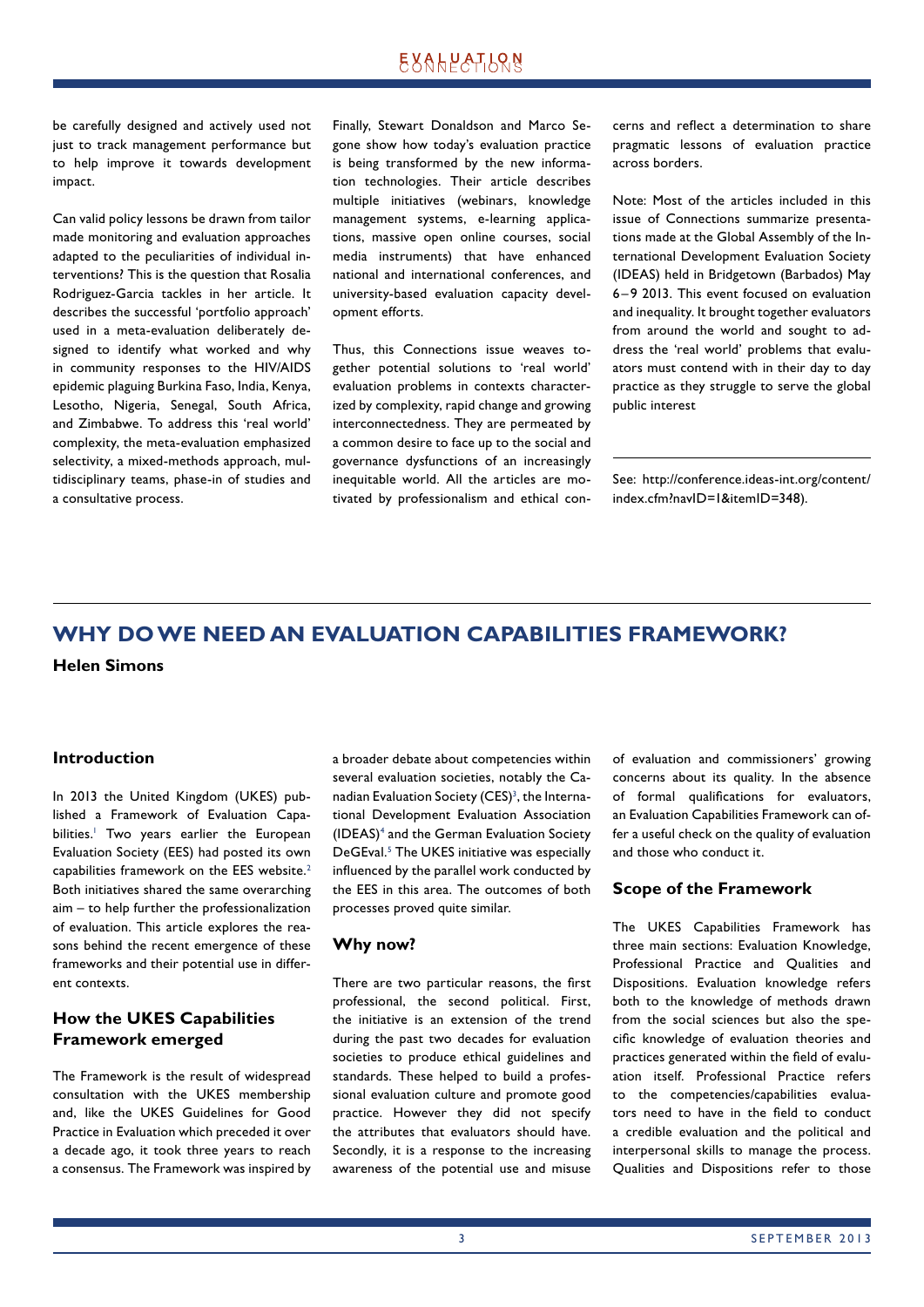personal characteristics that enable evaluators to operate in difficult socio/political circumstances.

## **Choice of the term capability**

Various people have asked why UKES has chosen to name their initiative a Capabilities Framework rather than a Competency Framework, which other associations have adopted. Here I outline some of the reasoning which led to this decision.

Several of the competency frameworks which have developed during the past five years by different societies and organizations focus on specific skills, knowledge and dispositions that evaluators ought to have. These have to be there of course: we want evaluators to have such skills and knowledge. But the process of evaluation is so much more than can be codified and represented in a list of skills and knowledge. It is what happens in the field, in the rough and tumble of the socio/political reality that determines whether a quality evaluation has been conducted. The word capability (which the EES had also adopted) captures that broader conception of what it means to conduct evaluation in the field, i.e. not just the prior skills and knowledge but the ability to, for example negotiate difficult contracts, demonstrate cultural and gender awareness, maintain the integrity of evaluation when challenged and so on.

The wider connotation of capability takes us beyond the specific focus on the individual having to meet all the skills required for any one evaluation to consider what combination of skills and knowledge is required to conduct a quality evaluation and in different contexts. In other words, the focus is on quality evaluation and how this is accomplished rather than on individuals. Many evaluations are conducted by teams, so are not dependent entirely on the specific skills of any one evaluator. The word capability is more open in that sense to encompass the whole enterprise of evaluation.

#### **Uses of the Framework**

It has primarily an educative function– to raise awareness amongst all those concerned with evaluation – evaluators, commissioners, participants – of the capabilities required to conduct a quality evaluation. But within that, there are five potential uses. One is to serve as a self-evaluative aide -memoire for professional development for individual evaluators to think about what further skills and capabilities they may require to be an effective evaluator. A second is to offer a formal framework for evaluation training. A third is to provide guidance for commissioners of the different capabilities and skills needed in an evaluation team to effectively evaluate different programmes and policies. A fourth is to offer quality assurance to the external world – stakeholders and our audiences who receive evaluations – to assure them that the evaluation was conducted by evaluators who have these capabilities. And finally it can act as a framework for UKES designation of evaluators if we choose to go down that route.

## **Contribution to professionalism in evaluation**

The main advantage of the Framework is that it is not prescriptive. It gives agency to different groups to consider how they might improve their professional evaluation capacity: to *individuals* to think about what additional skills they could acquire; to *organizations* what training programmes they might need to set up; to *commissioners* what skill sets and qualities they require in teams of evaluators to ensure they gain a 'good evaluation' of programmes or policies; to *societies and*  other groups the opportunity to reflect upon whether these capabilities are embedded in their procedures or what further might be needed to advance quality in the practice of evaluation

#### **Next steps**

In one sense the published Framework is just the beginning. The next step is to make it a 'living document'. Hopefully individual evaluators and commissioners will use it, as indicated above, to guide their commissioning and practice of evaluation. But we will also schedule discussions in our annual conference and Regional networks and run workshops to test out how the capabilities might be demonstrated in practice.

I also expect that the UKES and the EES Capabilities Frameworks will be useful in the development of a voluntary peer review and designation initiative that is currently being explored jointly by both societies with support from Evalpartners.

- 1 UKES Evaluation Capabilities Framework. Obtainable from www.evaluation.org.uk/ or ukes@profbriefings.co.uk
- 2 http://www.europeanevaluation.org/files/ EES\_Capabilities\_Survey\_Evaluation.pdf
- 3 http://bit.lylWtiC6h
- 4 http://bit.lylVMq6m7
- 5 See www.degeval.de, de. DeGEval, Recom mendations on Education and Training in Evaluation, Requirement Profiles for Evaluators, Mainz, Germany, 2008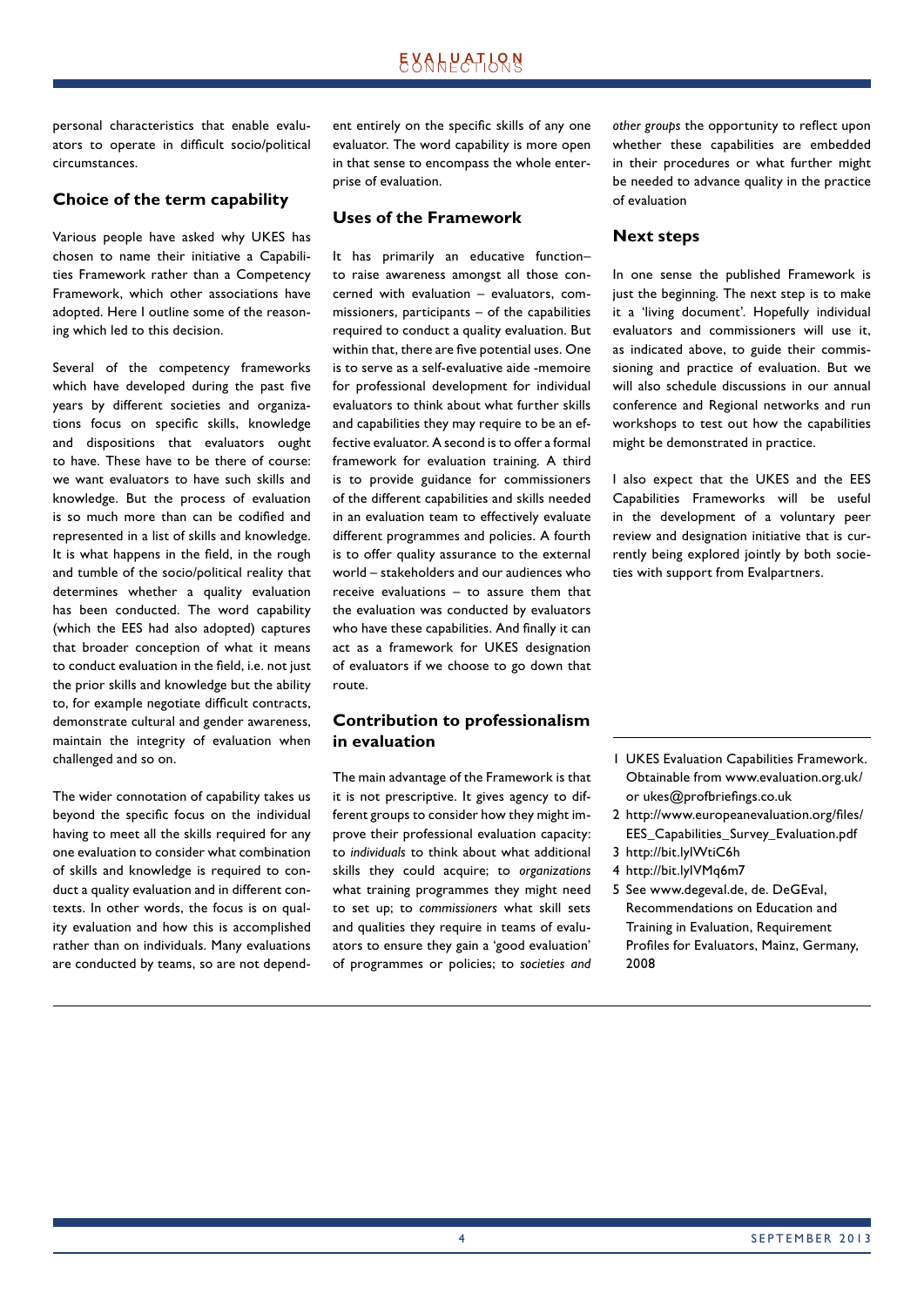# **EVALUATORS AS AGENTS IN DEVELOPMENT CHANGE1**

**Indran Naidoo**

Independent evaluators are in a privileged position to effect a multitude of changes through their work. This is because of their ability to influence the performance agenda by bringing in evidence and perspectives that rightfully challenge misleading perceptions of performance based on self-reporting. Independent evaluation forces a candid reflection on the connection between stated goals and actual outcomes. The sharp juxtaposition between policy and strategy on the one hand and impacts on the ground on the other provides a timely reality check, and helps achieve course corrections.

The pursuit of independent evaluation inevitably makes evaluations unpopular due to the starkness of evaluative language. Whilst providing contextual detail and acknowledging effort independent evaluation ends with an evaluative judgment of results and performance. Conversely evaluation as a value-ascribing activity requires the protection of independence. Accordingly this article argues that independence is fundamental to methodological soundness and evaluation credibility.

The distinction between an independent evaluation and other assessments that inform programme management is critical. The notion that one should privilege learning and by implication take a process orientated approach that steers away from making judgments misses the point. If it is not independent it cannot be called an evaluation and it should not be presented as such. It is only part of normal management and cannot replace a credible accountability oriented evaluation function. Learning should be on-going but it should also embody accountability, a critical dimension of independent evaluations. Independent evaluation must transcend personalities and the fashions of the time. It must pitch toward objective assessment of organizational performance. It is obliged to reach beyond short-term interests and must

contribute to course correction. It must be supported by senior leadership and oversight bodies, who have an ethical responsibility to protect the function and ensure that higher level probity is supported as there shall always be the predictable pushbacks from various sections of an organisation that tend to suppress critical performance information. A mature and responsible organisation that respects its accountability function shall ensure that its independent evaluation is structurally and behaviorally pitched to provide critical perspectives, and as part of its ongoing quality assurance regular reviews of the policy effectiveness of such units must be undertaken. The Peer Reviews by the OECD/UNEG/DAC Network have proved useful, in addition to the more comprehensive policy reviews that take place as per programme of work. There are several examples where multilateral and bilateral organizations have constituted independent evaluation offices for periodic evidencebased programme assessments. The UNDP has been a leader in the UN system by approving and respecting an Evaluation Policy that guarantees independence of the evaluation function. This attests to a solemn commitment to provide the level of assurance required by member states represented by the Executive Board to which the Evaluation Office reports directly.

This is in line with the United Nations Evaluation Group (UNEG) norms and standards for evaluation, and mirrors the practice of evaluation units in the International Financial Institutions and the Organization for Economic Cooperation and Development and its Development Cooperation Directorate (OECD/DAC). Hence UNDP's evaluation policy and practice are consistent with what the global evaluation community advocates. Furthermore, independence needs to be seen as a credibility issue relating directly to the criterion of utility: a poor quality evaluation is potentially damaging.

Evaluation should be unbiased. It needs to assess the intervention from the perspective of the beneficiaries or recipients of the programme. Evaluation work has the potential to shift power relations towards the poor and disempowered, giving them voice, and helping to ensure that their experiences are more fully considered by decision-makers. Accordingly development evaluators have the potential to promote "performance democracy."

This is a collective responsibility. Development evaluations of high quality, if strategically led and managed, can help generate verifiable development results and touch the lives of impoverished citizens throughout the world. The UNDP has poverty eradication as a key priority area. It recognizes that "empowering lives and resilient nations" implies that inequality should be reduced to promote peace, security and development.

We can promote transparency by bringing performance results to the surface, increase critical dialogue and reflection and break down the many walls that often exist between policy makers, implementers and citizens. What counts is what happens on the ground, and the unit of analysis for measuring change should be the intended beneficiaries whether citizens, groups or institutions. It cannot be amorphous. Too often we measure what is easy, although it may be irrelevant and it is thus not surprising that after much evaluative activity we do not effect change by saying the same things or by failing to produce critical diagnostics lest we offend.

Global efforts to accelerate progress towards the Millennium Development Goals (MDGs) are underway. The share of persons living in poverty has improved but the gap between rich and poor has been widening. From an independent evaluation perspective more diagnostic questions must be asked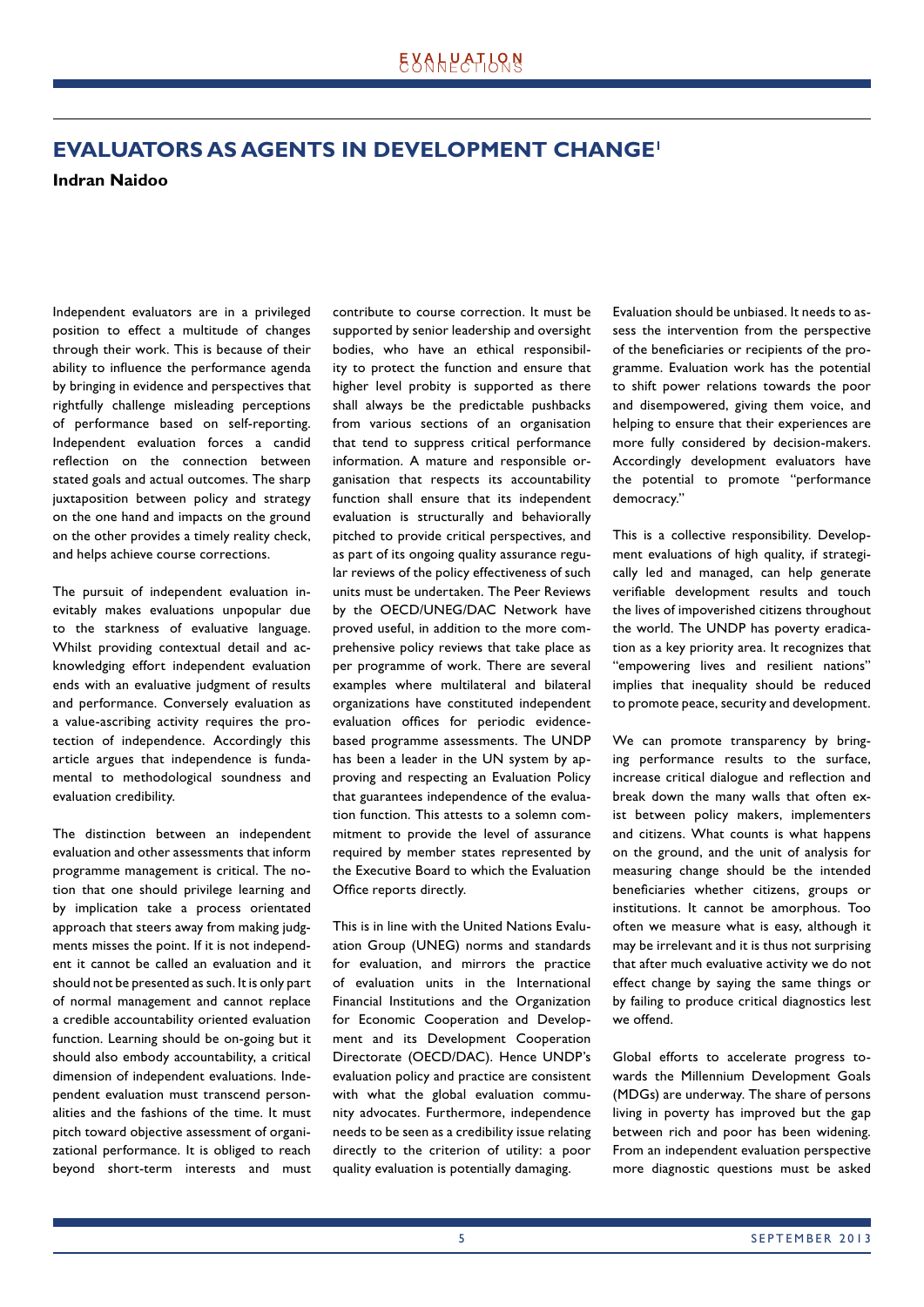where levels of inequality are rising and the poor and disempowered remain below the radar screen. The journey is not over.

Development evaluation is all encompassing, rooted in real contexts and development questions, and most importantly focuses attention on the fact that evaluation should improve the quality of lives of the world's citizens. It heralds an implicit agenda for change. This means that the pursuit of development evaluation should recognize that key questions about inequality need to be addressed; making the evaluator not just a technical expert but also one who understands the social and political context, and recognizes the difficulties in producing results. Development evaluators must keep in mind that their work is designed to bring about social transformation. There is thus a clear purpose that drives development evaluators that must not be lost, as ultimately the purpose is to make sure that positive change is actually taking place.

Our job is to help answer the "so what questions". What happened to the development investments, the promises of delivery made, the transformations promised? More mentoring is required, as well as the development of competencies and evaluator certification. The evaluation community must continue to look for ways to support independent evaluation in difficult places where inequality is a pervasive problem and where governments do not hold themselves accountable to the people they supposedly serve.

1 This article is based on keynote address presented at the IDEAS Global Assembly, Barbados in June, 2013.

# **EVALUATION FOR EQUITABLE DEVELOPMENT RESULTS**

**Marco Segone**

## **The context**

According to Bob Picciotto's keynote address at the Global IDEAS Conference in Barbados in April 2013, 40 percent of the world's wealth is owned by the richest one percent of the population while the poorest half own only one percent; average per capita income in developed countries is seven times that prevalent in the average developing country; child mortality is 18 times higher in Mali than in the USA and the average OECD person has 13 years of schooling compared to less than 6 in Sub-Saharan Africa.

These facts help explain why equity has become central to development policy. It is now widely recognized that inequity hampers human development:

- *Inequity constitutes a violation of human rights.* Based on the principle of universality and non-discrimination, all human beings, from birth to childhood and adolescence, boys and girls, of whatever colour, race, language or religion and wherever they may live, are entitled to the same human rights.
- *Inequity is a major obstacle in taking advantage of diversity.* Unequal societies do not give individuals and groups equal opportunity to contribute to development. Focusing on a single "cultural model" precludes taking advantage of diverse "cultural mo dels" and the societal innovation and creativity that they foster.
- Equity has a significant positive impact in re*ducing income poverty.* As demonstrated by Martin Ravallion, a 1 % increase in incomes cut income poverty by 0.6 % in the most unequal countries and by 4.3 % in the most equal ones.
- *Equity contributes to democratization:* it facilitates citizen participation in political and civic life.
- Inequity may lead to political conflict and *instability.* Unequal opportunities for so-

cial groups – and inequities as perceived by them  $-$  are a significant factor behind social unrest.

The Report of the High-Level Panel of Eminent Persons on the Post-2015 Development Agenda presented at the UN Secretary General in May 2013, and which will inform the next round of Sustainable Development Goals, calls for ensuring that no person – regardless of ethnicity, gender, geography, disability, race or other status – is denied universal human rights and basic economic opportunities, and request the international community to design goals that focus on reaching excluded groups.

## **What are the implications for the evaluation function?**

The new focus on equity in development poses important challenges to – and offers opportunities for – the evaluation function: What are the methodological implications in designing, conducting, managing and using equity-focused evaluations? What are the questions should equity-focused evaluation address? What are the potential challenges in managing equity-focused evaluations? This article highlights the key issues. A fuller treatment is found in the references listed at the end of this article.

## **What is an equity-focused evaluation?**

An equity-focused evaluation is a judgment made of the relevance, effectiveness, efficiency, impact and sustainability – and, in humanitarian settings, coverage, connectedness and coherence - of policies, programmes and projects concerned with achieving equitable development results. It provides reliable assessments of what works and what does not work in the reduction of inequities and it highlights intended and unintended results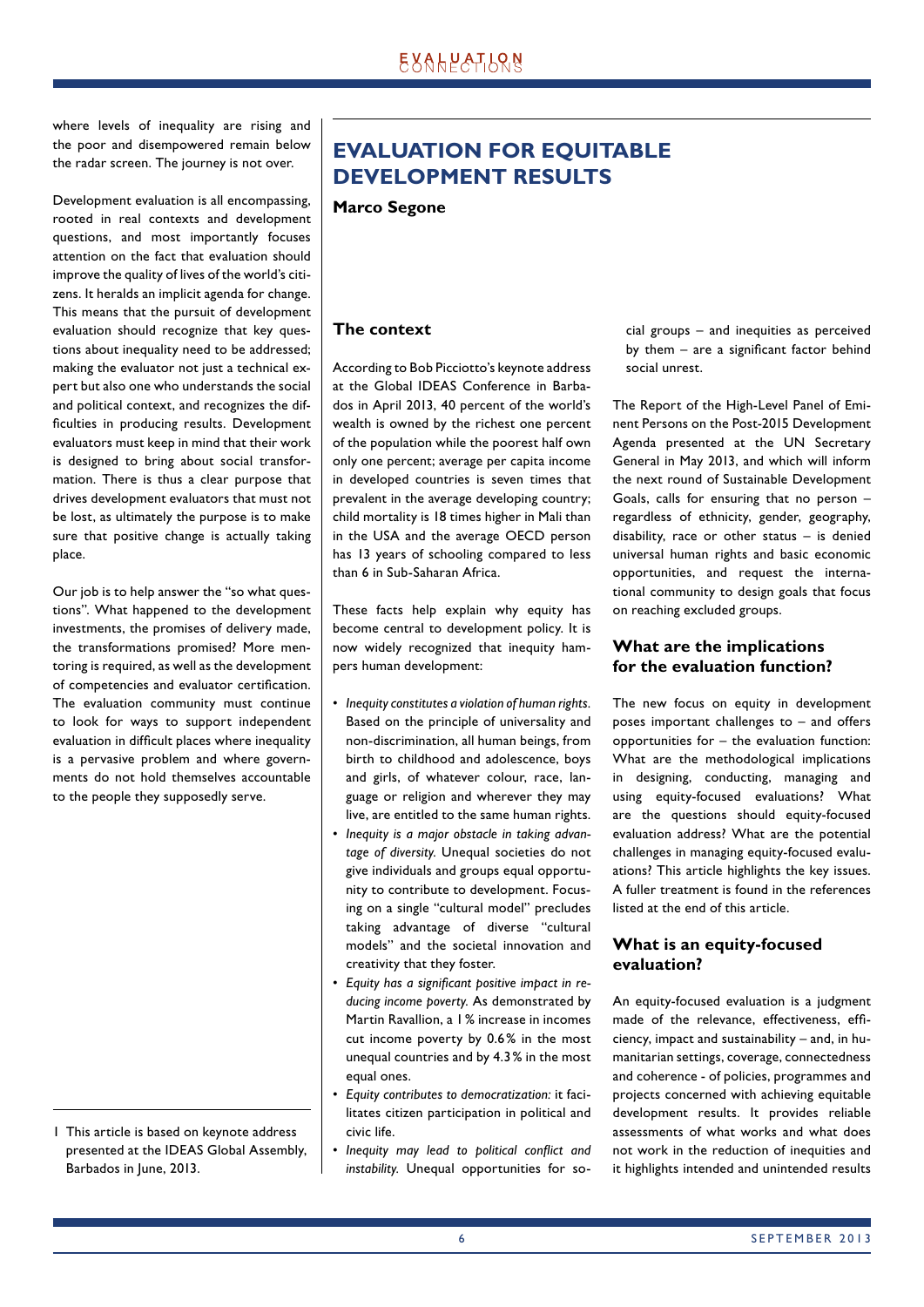for worse-off groups as well as the gap between best-off and worse-off groups.

In the example from Nepal depicted above, if the national policy to reduce malnutrition was evaluated using "traditional" evaluation approaches, the main finding would have been positive, as the national average of malnourished children decreased. However, if the same programme was evaluated using an "equity-focus", the main finding would have been negative, as malnutrition among children from the worse off groups not only did not decrease, but actually increased significantly as did the gap between the best-off and worstoff groups. Therefore, evaluation of the same policy generates different findings, and consequently different recommendations, if carried out with or without an equity-focus.

From a methodological point of view, equity-focused evaluations also go beyond conventional quantitative data to the analysis of behavioural change and complex social processes and attitudes, using such approaches as "bottleneck analysis" (Bamberger and Segone, 2011).

Last but not least, equity-focused evaluation processes are shaped so as to empower worst-off groups to the full extent possible, including making sure that evaluation questions are relevant to these groups. This means that equity-focused evaluation should be culturally sensitive and comply with strict ethical standards. In particular, equityfocused evaluation should use participatory and/or empowerment evaluation processes to ensure that disadvantaged groups are meaningfully involved and part of the decision making process starting at the design phase. Selection of stakeholders in equityfocused evaluation processes and methods ought to correct, and not reinforce, prevailing patterns of inequity and exclusion.

#### **Potential challenges**

An indicative list of challenges faced when undertaking equity-focused evaluations is given below. It aims to help evaluation manager and stakeholders identify challenges early on in the evaluation process and develop relevant strategies to overcome them:

• *Potential challenges in promoting equity- -focused evaluations:* reluctance to accept



*Trend for children (6 – 23 months) by Wealth Status.*

disaggregated indicators, which can show country performance in a poor light; political and social resistance to addressing the causes of exclusion and vulnerability; resistance to empowerment of worst-off groups; lack of interest/incentives and reluctance to invest resources in the worstoff groups; weak decentralized governance; and the legal status of worst-off groups.

• *Potential challenges in implementing equity- -focused evaluations*: methodological challenges in the evaluation of complex interventions; lack of disaggregated data or data collection capacity, and reluctance to change existing methodologies; and additional cost and complexity.

#### **Conclusion**

The development community is more and more promoting social inclusion and equity. Equity-focused evaluations are gaining traction as they address the key question increasingly posed by policy makers: are interventions producing equitable development results? Equityfocused evaluations while more complex can provide relevant answers to this question.

#### **References**

Picket, R. &Wilkinson, K. (2009). *The Spirit Level: Why equality is better for everyone.* Penguin Books.

Ravallion M. (2011), *How long will it take to lift one billion people out of poverty?*, World Bank. Segone, M. (2003). *Equity and diversity in Brazilian childhood and adolescence.* UNICEF Brazil. Segone, M. (2004). *How to achieve the Millennium Development Goals? Reducing inequity through the celebration of diversity*, UNICEF Global Policy Section.

Segone, M. and Bamberger, M. (2011). *How to design and manage Equity-focused evaluations.* UNICEF. Available at http://www. mymande.org/selected-books.

Segone M. et all (2012), *Evaluation for equitable development results*, UNICEF in partnership with CONEVAL, IDEAS, IDRC, ILO, IOCE, UNDP and UNWomen. Available at http:// www.mymande.org/selected-books

UNEG (2011). *Integrating human rights and gender equality in evaluation.*

UN (2013), *Report of the High-Level Panel of Eminent Persons on the Post-2015 Development Agenda.*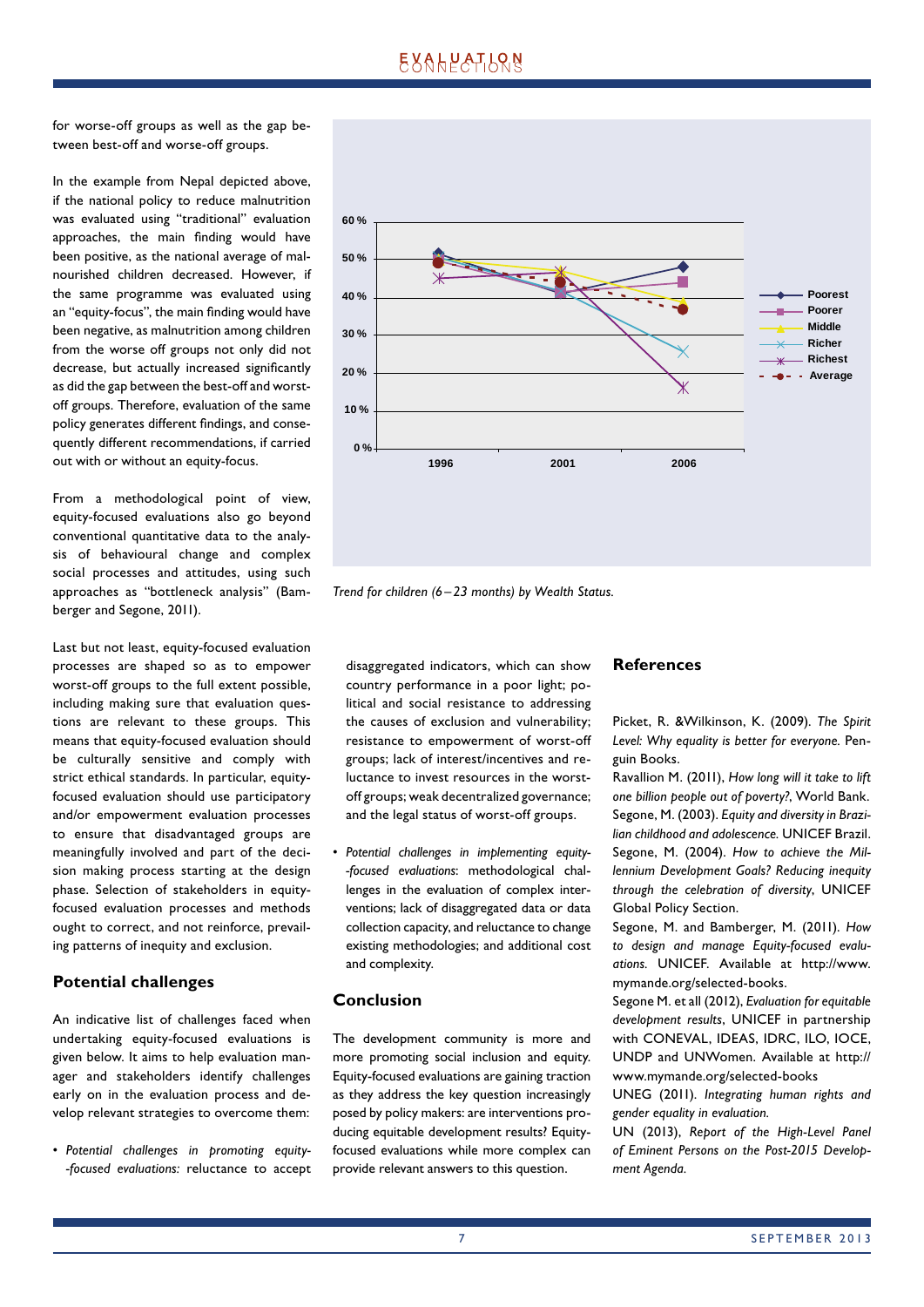# **THE IMPORTANCE OF NEGATIVE EVIDENCE IN EVALUATION**

#### **Rob D. van den Berg**

Over the past decade, evaluations have been influenced by the scientific method: to show what works and what doesn't through 'rigorous' methods. The focus of discussion has often been on proving that an intervention actually works. Relatively less attention has been paid to why a specific intervention or policy does not work. The stock answer from impact evaluators has been that failure indicates that a supposed causal mechanism does not exist. But other evaluators have been quick to point out that the causal mechanism may in fact work except that the intervention did not succeed due to "implementation failure". The reasons for failure can be manifold, and evaluations often cannot clearly identify why something does not work.

Many impact evaluation tools such as randomized controlled trials or quasi-experimental evaluations use a 'black box' approach. They are not geared to identify implementation failure, do not differentiate it from design failure or seek an explanation in unexpected changes of external circumstances. Data is gathered but only its relevance to the proof or disproof of the causality hypothesis is considered. Evidence not relevant to the attribution question is discarded as irrelevant. Those in favor of this approach tend to dismiss such knowledge: if something does not work, one should obviously stop doing it, they say. However, an important objective of evaluations is to learn from mistakes and the current popularity of one particular form of impact evaluation is not helping.

The disregard for learning from mistakes may be related to the assumption that we need large n to provide positive proof that something works, and that in fact only large n can have scientific meaning. In a presentation to the International Development Evaluation Association Global Assembly in Barbados in May 2013 I pointed to the fact that the philosophy of science recognizes more than one way to skin a cat or to use rigorous methodology to explain what is happening in interventions. In fact, a full range of n (from very small to very large) is in use in scientific research. For example, in astronomy the adoption of new or rival scientific theories is not decided by experiments or by differences in n, but by the differences in explanatory power between theories.

A guiding scientific principle has been Occam's razor; i.e. when there are conflicting theories based on the same data, scientists should adopt the theory that is simpler. Both the Ptolemaic and the Copernican theories of the solar system use the same n: data on which planet is where in the sky at what moment in time. The Copernican system provides a simpler explanation and calculation of the movements of the planets than the Ptolemy version, which had convoluted circles within circles to explain why a planet was observed at a certain point in space and time. Still simpler explanations were provided by Kepler, showing that the planets do not run in circles around the sun, but ellipses. Again, his laws of planetary motion were taken up in astronomy not because new n emerged, or experiments were conducted in the planetary system but because they provided a better explanation than Copernicus' proposals that the planets ran in circles around the sun.

Astronomy also provides us with an example of one n that tipped the balance between the Newtonian view of gravity and the Einsteinian view. Einstein's general theory of relativity posed that light rays would be bent by gravity; Newton's theory does not include this. At an eclipse of the sun on May 29, 1919, one star was observed that was actually behind the sun; its light was bent by the gravity of the sun so that it could be seen. This one n proved to the world that Einstein was right and Newton was wrong. The search for such a crucial and decisive n is often elusive; it is difficult to find one n that would prove or disprove a theory. The best known example of negative evidence through one n in the philosophy of science has been the "all swans are white" theory that philosopher Karl Popper used to demonstrate that if one black swan is observed, the theory would be disproven.

Popper proposed to shift looking for evidence from positive that something works to negative that something does not work. His claim was that enormous numbers of positive data in the world that swans are white will not survive the sole fact of one black swan. Popper posited that it is better to search for black swans, i.e. to disprove theories, than to gather ever larger n that still would not prove that the theory is the case. This is easier said than done, as illustrated in the contributions of Nassim Taleb on "black swan events" in hedge fund and investment calculations, based on very large n, which led to the 2008 international financial crisis. Taleb argues that statistical systems of large n are fundamentally incomplete as they cannot deal with unexpected events.

In the current emphasis in the evaluation community on large n, the lessons from the natural and physical sciences are ignored and evaluations are increasingly turning into scientific research on whether a causality can be demonstrated to exist through statistical analysis of large n. This is a search for positive evidence that disregards the induction problem and disregards small n – and especially unexpected "black swan" n – as irrelevant for scientific discovery. The current mainstream claims that only large n – through counterfactual analysis based on control groups – will demonstrate whether something works. Facts, from this perspective, are only powerful if you have a lot of them. There is nothing wrong with a lot of facts  $$ the more the better – but if we only select them for the positive conclusions we can draw from them, we fail to learn from failure.

Even single facts may have the power to prove or disprove theories. This requires analyzing facts that experimental methods do not normally capture. By gathering evidence on implementation failure, barriers to progress and unexpected developments one may learn from failure as well as success.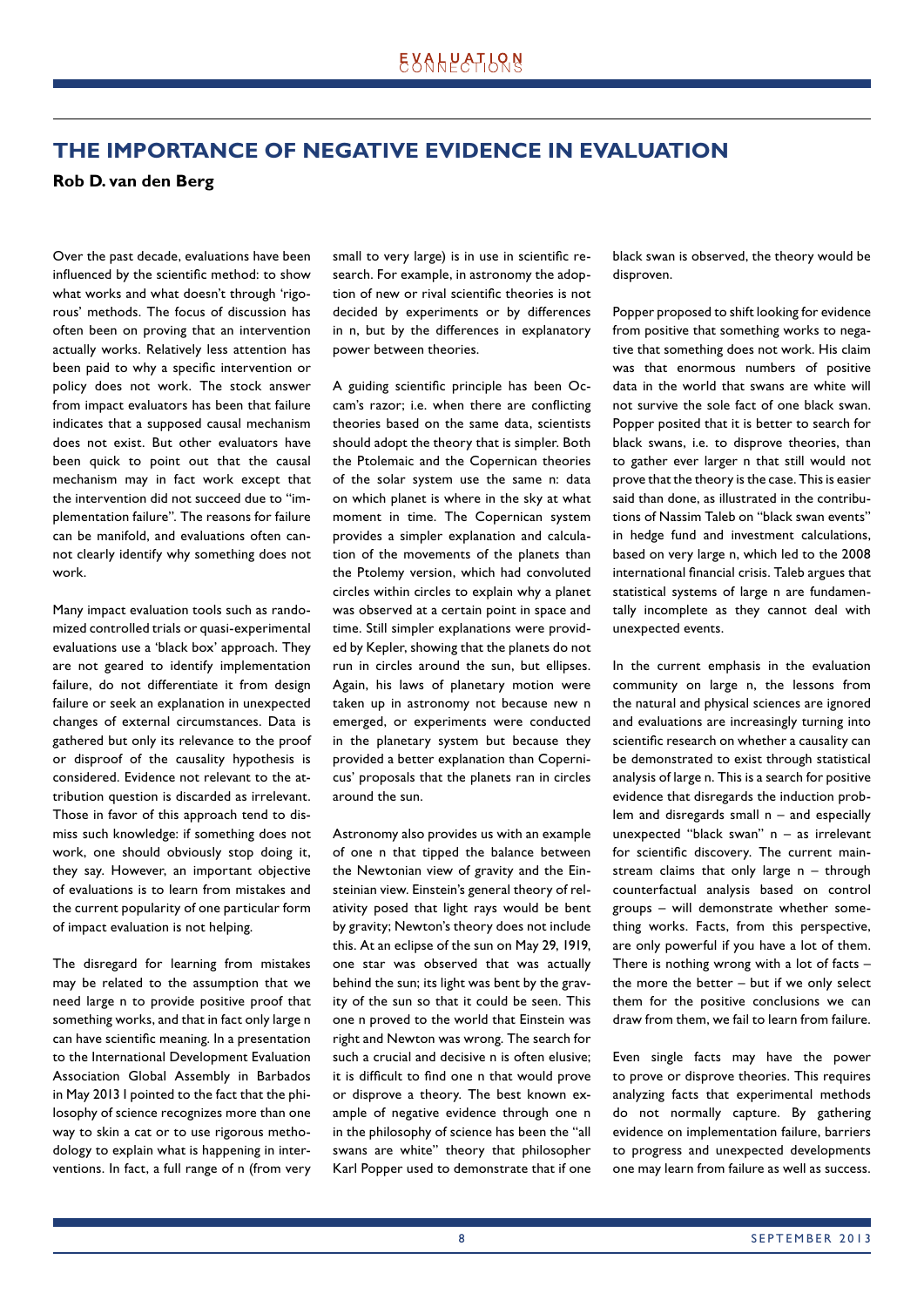# **THE THEORY OF NO CHANGE**

## **Christine Woerlen**

Evaluating projects, programmes and policies is typically based on information supplied from within the narrow domain of the intervention – implementers, designers, recipients, affected stakeholders. Often, the program logic is taken from project design documents, and not questioned further. If a project fails the programme logic might be discarded as faulty without further ado. But without going beyond the assumptions and logic that underlie the evaluandum it is often hard to understand why an intervention might not have delivered the intended results. In such cases learning from the evaluation is necessarily limited.

A meta-evaluation of climate change mitigation evaluations supported by a community of practice hosted by the Evaluation Office of the Global Environment Facility (GEF EO) identified a series of factors underlying failures. This led to a better understanding of "why" interventions failed and directed attention towards policies that might have more impact on climate change trends. Rather than a classical theory of change, which postulates that certain causal linkages and assumptions make an intervention "work" a theory of no change puts forward hypotheses regarding why certain causal linkages are in fact broken or why interventions cannot (yet) work in identified circumstances.

The meta-evaluation led to the formulation of a framework that identified explicit barriers to change – in this case intended market changes – that had prevented up-scaling of desired practices  $-$  i.e. energy efficiency measures. A case study of ten evaluations on energy efficiency projects, policies and programs in Thailand was undertaken to test whether twenty identified barriers helped explain market dynamics. A second case study in Poland was used for further testing. The case studies helped reduce the "Theory of no change" (or TONC) framework to seventeen crucial barriers.

The idea behind the barrier framework is that it is not always the behavior of the target group of an intervention that makes an intervention fail. Specifically the analysis identified  $-$  for the case of energy efficiency  $-$  four (macro-) groups of actors whose behaviors

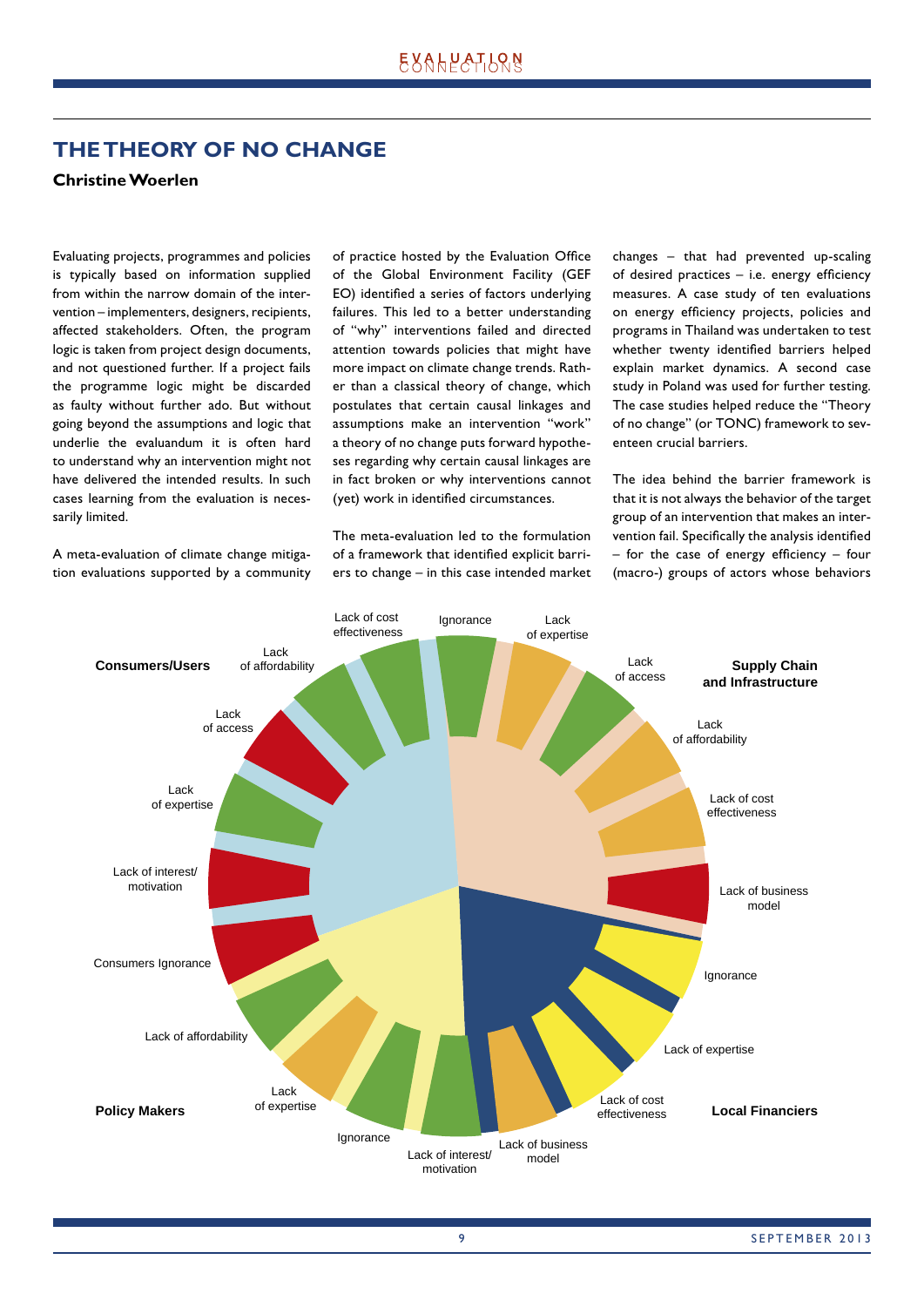# **EXALPATLQN**

also shape outcomes, i.e. significant barriers to change are found among users of energy, suppliers of energy-using equipment, financiers and policy makers. In turn, each of these actors faces one or more of six generic types of barriers: lack of motivation, lack of awareness, lack of access to the "better" technology, lack of technical expertise, lack of affordability, lack of cost effectiveness. In some cases, they may be part of the intervention and the original program already. In most cases, where projects failed, these were actually not part of the original considerations but constituted "contextual challenges" to project success. A mapping tool was developed to illustrate the relevance of these barriers to the achievement of intended outcomes (cf. figure). The traffic light scheme informed by evaluation data allows for instant analysis of a given situation. Specifically the barriers that have proven to be effectively limiting change are marked in red. Those that exist but are not decisive bear orange and yellow colors while barrier-free dimensions are displayed in green.

The generic challenge ahead is to integrate "theories of change" with "theories of no change". Following Ray Pawson, we believe that it is useful and possible to generate useful theories through "realist synthesis" as in this case – by providing a legitimate role for negative proof to help improve our understanding of what is happening compared to what was supposed to happen. In fact, a composite model of why things were supposed to happen combined with a systematic assessment of why they did not happen enables evaluators to look beyond the aspects that programme sponsors have considered already when designing an intervention. It provides the evaluator with a structure for a systematic and empirical analysis of possible root causes of implementation failure thus helping him better understand situation and context of the evaluandum and reducing the risk of wrongly ascribing failure to design faults or of getting lost in a plethora of alternative explanations for the observed outcomes.

The power of this analytical tool has led to further identification of the importance of negative evidence in the work of the GEF Evaluation Office through case studies. This framework for understanding "no change" is now being developed into a tool that can be used not only for *ex post* evaluations, but also for diagnostic purposes when new interventions are designed. Currently it is being applied to the identification of new areas of intervention for the German Ministry's National Climate Initiative.

The climate and development evaluation community of practice (www.climate-eval. org) which developed this stakeholder-based conceptualization of the Theory of No Change has presented it at evaluation events hosted by the International Programme Evaluation Network (IPEN) and the International Development Evaluation Association (IDEAS). Preliminary reactions indicate that this model or at least the fundamental thinking behind it might be useful in many sectors and evaluation fields. The model itself or the basic approach can potentially be helpful in such domains as health care or education where it is clear that changed behavior by various actors is in the interest of all either because it is more cost effective than the current behavior, or because it bears additional and originally unintended long-term benefits. In such cases, there were non-obvious barriers to desired behaviors either by the target group of an intervention or by other actors that operate at levels that were disregarded at the design stage. If you are looking for more information on this topic you may wish to join Climate-Eval.org. The studies and a webinar can be downloaded at (http://www.climate-eval.org/?q=node/28), to explore the issue further please join the climate-eval community or contact me (woerlen@arepo-consult.com).

# **THE LOST PROPHETS: A PRACTITIONER'S VIEW OF M&E**

#### **Daniel Ticehurst**

The purpose of development aid is to induce transformation processes within complex systems in operating environments characterized by 'jinks' and 'sways'. Often the most important things are unknowable: institutional and personal behaviors defy prediction. It is impossible to predict how things will play out and why. Flexibility is therefore important. Most politicians and civil servants in donor countries struggle with the resulting uncertainty.

Many of us are enthralled by evaluation; less so by monitoring. It has become neglected due to the hegemony of evaluation, particularly impact evaluation. Of course, evaluation is important. It attracts more intellectual and institutional support. By contrast, monitoring is almost taken for granted and widely perceived as subordinate to evaluation. The differences are disobligingly explained: monitoring assesses whether aid is "doing things right" while evaluation is about whether it is "doing the right things". The popular use of pre-fixes confounds: people-centered, participatory, process, and outcome mapping etc…

Monitoring, the focus of this article, is a practical antidote to complexity. It is or rather should be integral, not a contrived parallel, to management if it is to meet its purpose: to improve, not just comment and report on, performance

To achieve its purpose monitoring needs to set in motion processes that answer:

- 1. *On Effort* What and who are we spending money and effort on?
- 2. *On Outreach* How popular is our support, who is responding and how and why does this vary by the support made available, place and people?
- 3. *On Change* How and in what ways are 'beneficiaries' (households, institutions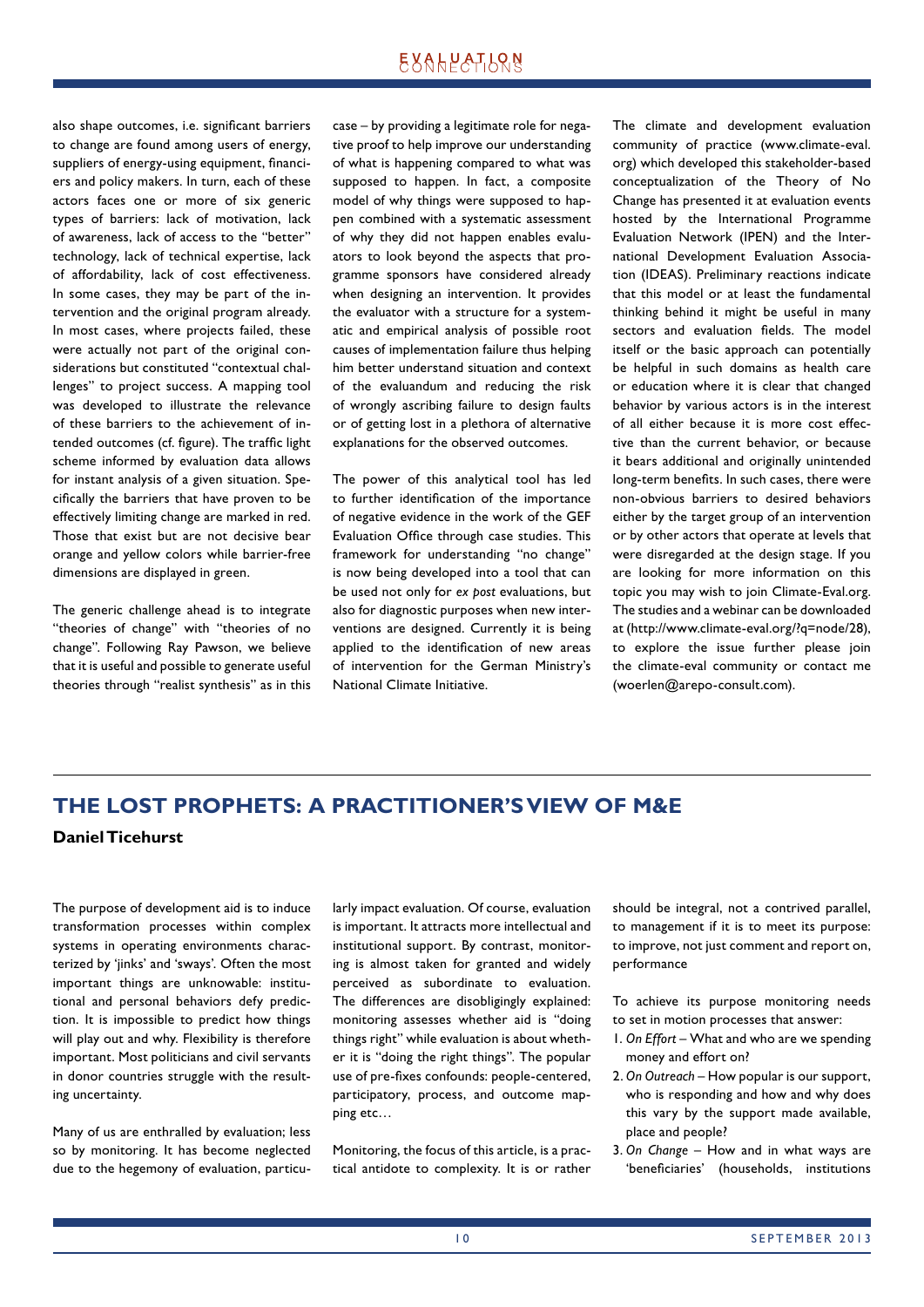etc..) – and others – changing their behaviours and how does this vary among places and people?

No doing so begs a fundamental question: what results matter most to beneficiaries?

## **The restrictive culture of the public sector**

M&E is embedded in cultures that comply with politically-led illusions. The problem is not that some donors are allocating insufficient resources; rather they are often used in the 'wrong' ways and for the 'wrong' people. This is as true today as it was in 1983:

*"The procedures adopted for designing and implementing aid interventions often become ever more rigid and detailed at the same time as recognizing that development problems are more uncertain and less amenable to systematic design, analysis and monitoring."* 

...or in 1994 as confirmed by Dennis Casley's comment on training materials developed by the author:

*"References to baseline and terminal surveys refl ect the need, but during the course emphasis*  will be needed on the difficulty of measuring *change in socio-economic variables in a short*  span of years in establishing the significance *of change and its attribution to aid interventions. Such surveys will not establish trends in statistically 'noisy' systems but their imposition leads to expenditure of the major proportion of M&E effort on these surveys and unrealistic expectations from donor economists that a 'rate of return' will be calculable from these surveys."* 

One lesson from the 1980's was the futility of setting up baselines to measure attributable outcomes and especially impacts based on the mistaken belief that before-after comparisons are valid pursuits. These cockroach policies emasculate those responsible for managing change. They ignore their decision uncertainties. To paraphrase Paul Krugman: *People who can do Monitoring do; those who can't try and write about how to.* Often the latter group impedes the former.

## **The centrality of creativity**

One task of monitoring should be to show, as Hayek pointed out, how ignorant we are



in imagining what we can design and implement to bring about change.<sup>2</sup>

*"If you are not prepared to make mistakes you will never come up with anything original"* <sup>3</sup>

Donors vary in their capacity to allow for creativity in understanding results. Often outcomes and impacts are treated as predictions rather than aspirations. Successful strategies emerge from a process of trial and error. Monitoring should provide discretion, space and voice to those intended to benefit from aid interventions. Benefits do not result from implementing a fixed intention and mobilising around it – nailed down by a Logframe (or a theory of change or a results chain if the Logframe's simplicity offends some practitioners).

## **Acknowledging other lessons from the past**

Much current M&E are not adequately informed by past lessons. Lawrence Salmen's work on Beneficiary Assessments (BA) and listening has over twenty years of practice and lessons that precede recent efforts by DFID, Keystone Accountability and the Humanitarian Sector, for example.<sup>4567</sup> Useful lessons have also emerged from the use of the Balanced Scorecard, specifically in relation to the client perspective that followed Casley and Kumar's work on understanding farmers' production behaviours in the late 1980's.8

Currently relevant is his work of the early 1990s' about institutional perspectives on poverty reduction that underlie sustainability:

*"Growth and prosperity are unlikely to be maintained if the institutions which guide them are dysfunctional. And if development is to be accompanied by poverty reduction, those organisational competencies and values must also be attuned to the needs of the poor."*<sup>9</sup>

BAs are used to adapt aid programmes to changes in the operating environment by focussing on people, their perceptions and behaviours. This learning process reinforces interaction between the programme and the institutions that require change. Meaningful and practical contributions to understanding how and with what effect systemic approaches catalyse institutional changes are proving elusive among those who advocate and write up monitoring standards.<sup>10</sup>

## **The case for monitoring**

Good monitoring is pursued by developing communication processes that help understand beneficiaries so as to make aid accountable to them. It does not require rigorous methods geared to academic concerns and obsessive pursuits of attribution of intervention effects. Monitoring has different requirements reaching beyond mechanistic 'feedback loops' to enhance efficiency. It is about developing ways of being accountable to poor people, neglected communities and struggling institutions through listening, gauging how responses vary, feeding back interpretations and taking appropriate action. This does empower.

Managing these processes involves an organic approach. One whereby monitoring focuses on how it can help create the environment (conditions we can control) by which change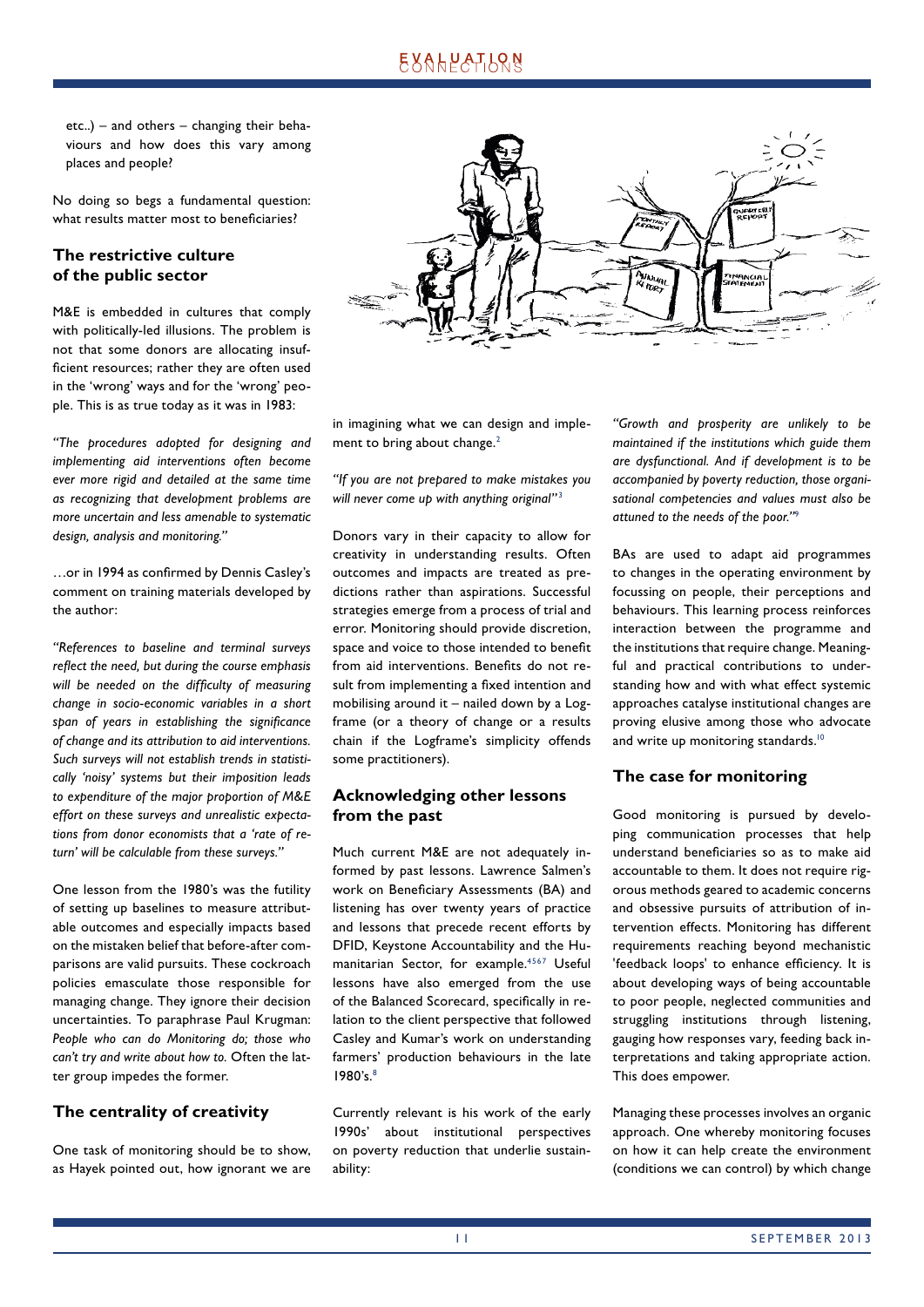can flourish through engaging with and listening and responding to those we support.

As Korten puts it:

*"The key to learning is not analytical method, but organizational process; and the central methodological concern is not with the isolation of variables (as in establishing a counterfactual) or the control of bureaucratic deviations from plans (the pop objective of monitoring), but with effectively engaging with the necessary participation of system members in contributing to the collective knowledge of the system".*<sup>11</sup>

- 1 Development Projects as Policy Experiments. An Adaptive Approach to Development Administration. Development and Underdevelopment Series. D. Rondinelli. Methuen. 1983
- 2 *The Fatal Conceit.* Frederick Von Hayek. University of Chicago Press. 1991.
- 3 http://sirkenrobinson.com/
- 4 *Listen to the people: participant-observer evaluation of development projects*, Oxford University Press, 1989
- 5 http://www.openaidmap.org/documents/ DFID\_OAP\_presentation\_Stockholm\_ April\_2012.pdf
- 6 http://www.keystoneaccountability.org/ analysis/constituency
- 7 *Time to Listen: Hearing People on the Receiving End of International Assistance* CDA Collaborative Learning Projects. 2012.
- 8 Project Monitoring and Evaluation in Agriculture by Dennis I. Casley, Krishna Kumar. Johns Hopkins University Press. 1987.
- 9 Reducing Poverty: An Institutional Perspective Poverty and Social Policy Series Paper No. 1 Lawrence F. Salmen 1992.
- 10 http://www.enterprise-development.org/ page/measuring-and-reporting-results
- 11 D. Korten (1981). Management of Social Transformation at National and Subnational Levels. Unpublished Paper, Manila. Ford Foundation.

# **A PORTFOLIO APPROACH TO EVALUATION: CRITICAL ASPECTS AND LESSONS**

#### **Rosalía Rodriguez-García**

From 2009 to 2012, the World Bank, the UK's Department for International Development (DFID) and the UK Consortium on AIDS and International Development (UK Consorti $um$ <sup> $\pm$ </sup> spearheaded an evaluation to determine the results achieved by community responses to HIV/AIDS. Actions taken by communities to prevent or address a problem barely capture the complexity of the phenomenon (Rodriguez-García et al., 2011). To address this complexity, this evaluation emphasized selectivity, a mixed-methods approach, multidisciplinary teams,, phase-in of studies, and a consultative process.

The "portfolio" approach was designed to capture a wide diversity of contexts and processes. The evaluation comprised a total of seventeen studies, including country-specific evaluations (Burkina Faso, India, Kenya, Lesotho, Nigeria, Senegal, South Africa, and Zimbabwe); secondary analysis of data and desk studies. The vast scope of the undertaking underscored the need for a coordinated approach to determine the optimal resource mix needed to reach the evaluation goals within the constraints imposed by resources, timeframes and real-world factors. **Three Critical Aspects of a Portfolio Approach to Evaluation.**

## **Selectivity**

It was not possible to evaluate all aspects of community responses in all regions affected by the HIV epidemic. The approach used was to (i) select countries reflecting different forms of community responses, (ii) probe the various dimensions of the response in a few countries, and (iii) evaluate specific community HIV/AIDS interventions in other countries. This was complemented by global surveys and desk analyses.

Two evaluations (Kenya and Nigeria) assessed the effects of the intensity (low versus high) of CBO activity at the community level<sup>2</sup>. An intervention-specific evaluation (Kenya) assessed the effects of homebased testing and counseling. In Burkina Faso, the evaluation examined the effects of prevention programs implemented by community-based organizations (CBOs), and the protective effects of indigenous community group membership (such as burial societies, women groups, sports clubs, and AIDS-related groups) in Zimbabwe. The empowerment of groups at high risk of infection was prominent in two evaluations in India. The effects of peer mentoring on HIV testing and counseling were evaluated in Senegal, while the effects of peer support on adherence to antiretroviral treatment were studied in South Africa. Finally, the study in Lesotho investigated the socioeconomic determinants of HIV-related stigmatization attitudes. Ethical and quality standards were respected throughout (Rodriguez-Garcia et al. 2013a, 2013b).

## **Mixed-method approach**

Diverse methods compensate for each other's weaknesses. The evaluation made use of quantitative, qualitative, financial, spatial and other data. More importantly, it applied a variety of evaluation designs, maximized the use of available data for secondary analysis (e.g. Demographic Health Survey data) and generated new data. Three evaluation studies used an experimental design with households, individuals, or community randomization. Six others were quasi-experimental using repeated cross-sectional surveys and propensity score matching or other matching methods.

Additional information was provided by qualitative studies and analysis of CBO budgets. In Zimbabwe, a study of the role of grassroots organizations provided information on the pathways through which behavioral changes takes place. In India, trend analyses illuminated the process by which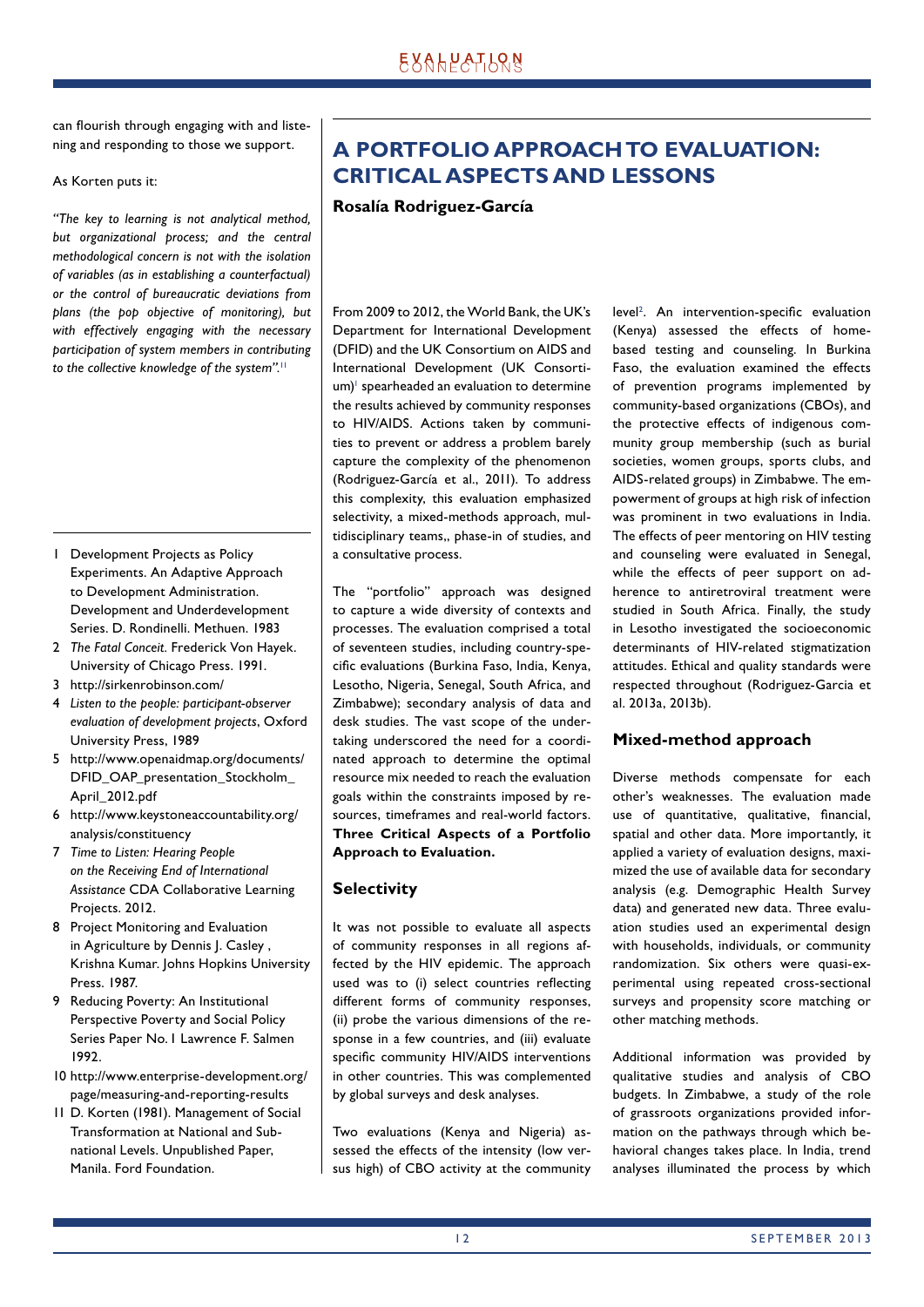sex workers and gay men are empowered. Information on resources mobilized came from a three-country analysis of funding flows in India, Kenya and Nigeria. Taken together, the studies generated a robust body of evidence.

## **Phased-in approach**

A virtual survey of stakeholders was followed by (i) a typology of community responses, (Rodriguez-García et al., 2011) and (ii) an analysis of funding flows from donors through a global survey of more than 140 large and small civil society organizations (CSOs) (Bonnel et al., 2013).

The first study in Kenya assessed the effects of CBOs on a continuum of HIV interventions, from prevention to care, support, and mitigation. This evaluation paved the way for the evaluation in Nigeria. These two evaluations yielded important findings on the overall effects of community responses, but they also showed gaps, e.g. with respect to the effects of home-based counseling and testing. This was later assessed in Kenya, and the empowerment effects of high-risk groups were studied in India. The diversity of CBOs prompted a further investigation into the indigenous community groups of Zimbabwe.

## **Consultative Process**

Partnership among the three core agencies (DFID, the UK Consortium and the World Bank) met the UK Audit Commission criteria<sup>3</sup>. The partners:

- were otherwise independent bodies,
- agreed to co-operate to achieve a common goal,
- created a new process to achieve this goal,
- planned and implemented a joint programme, and
- shared relevant information, risks and rewards.

The consultative process was deliberate, purposeful and sustained. It sought input from a wide pool of specialists and engaged national and international stakeholders in informed discussion about evaluation designs, implementation, and findings dissemination.

Evaluators peer-reviewed each others' studies. Through the UK Consortium's connec-



*Source: Author. Notes: CBO=community-based organization; HBCT=home-based counseling and testing; OVC=orphans and vulnerable children.*

tion to civil society networks, the evaluation team engaged with key actors on the frontlines of HIV/AIDS.

One of the major lessons learned relates to what we decided not to do:

- **Not establishing a formal advisory group.** Flexibility was preferred for a deeper engagement of national and international specialists.
- **Not selecting participants based on narrow criteria of experience and skills.** Different specialists, partners, CSOs, and agency representatives were selected to participate in specific consultations according to the themes discussed.
- **Not scheduling regular meetings but communicating around concrete issues.** The use of technologies allow for real-time feedback and enabled a more agile, iterative, and adaptive approach

to the consultation process (Kirkpatrick, 2013).

## **Conclusions**

Randomized control trials alone cannot in isolation illuminate complex social phenomena. This complex evaluation required a mixed methods approach that was applied with creativity and rigor. Collaboration and consultation with specialists and other stakeholders increased evaluation efficiency. Purposeful, flexible and sustained consultation resulted in substantive tangible and intangible improvements. Meaningful engagement with civil society was critical. The evaluation actively sought to include multiple viewpoints at each level of the evaluation process. Civil society inputs shaped the evaluation from the very beginning. This deliberate consultative process was a critical aspect of a successful multi-study, mixed-method approach.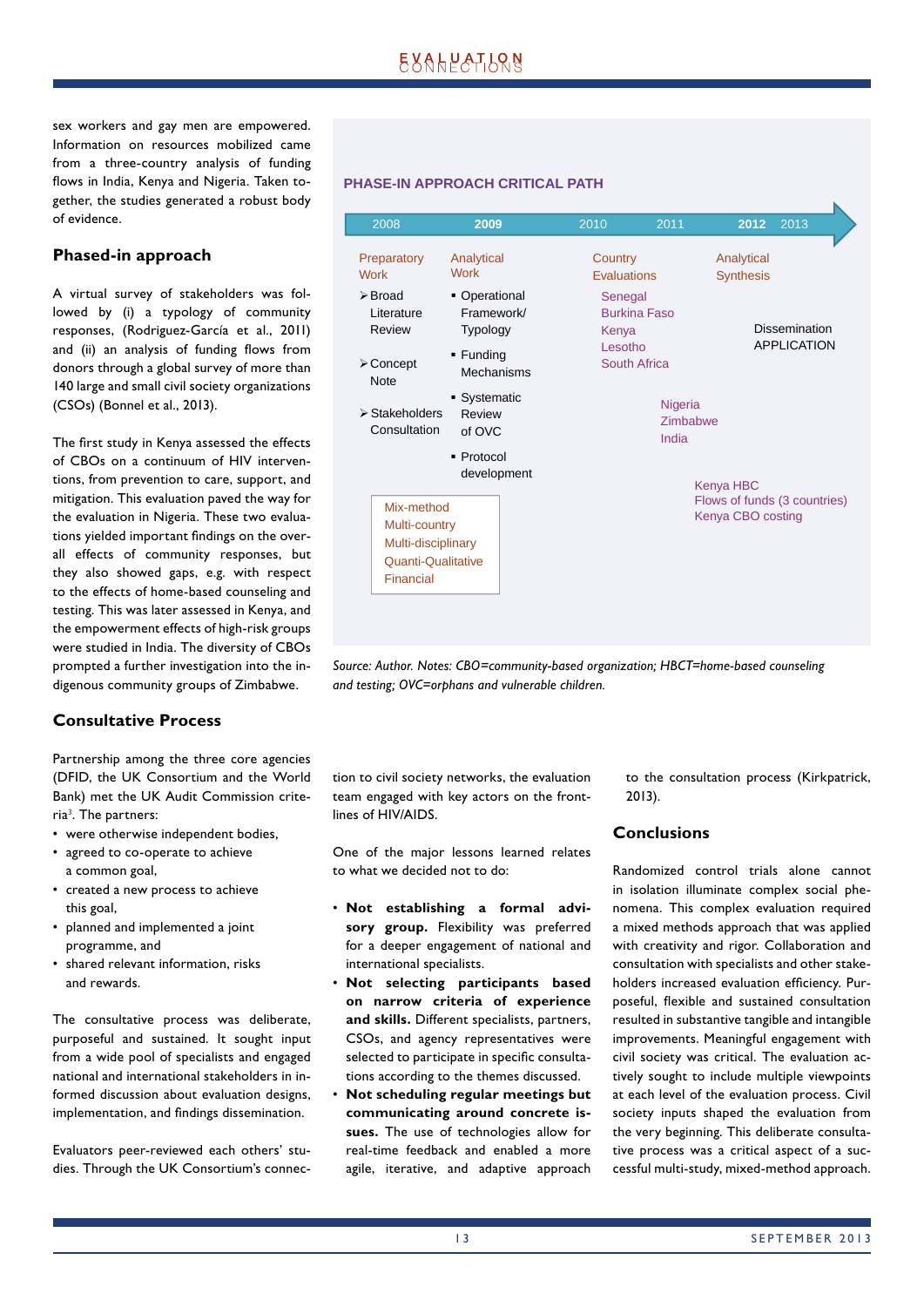The process was effective and generated value.

#### **References**

Bonnel, R. Rodriguez-García, R., J. Oliver and Q. Wodon with S. McPherson, K. Orr and J. Ross. (2013). Funding mechanisms for civil society; The experience of the AIDS Response. Washington DC: The World Bank.

Kirkpatrick, R. (2013). Evaluation for the 21st century. *Evaluation Connections*, March 13, 3.

Rodriguez-García, R., R. Bonnel, N. Njie, J. Oliver, B. Pascual, and Q. Wodon. (2011). Analyzing Community Responses to HIV and AIDS: Operational Framework and Typology. Washington, DC: World Bank Policy Research Working Papers Series No. 5532.

Rodriguez García, R.; Bonnel, R.; Wilson, D.; N'Jie, N. (2013a). Investing in communities achieves results: Findings from an evaluation of community responses to HIV and AIDS. Washington DC: The World Bank.

Rodriguez García, R.; Wilson, D.; York, N.; Law, C.; N'Jie, N.; Bonnel, R. (2013b). Evaluation of the community response to HIV and AIDS: Learning from a Portfolio Approach. *AIDS Care*, , vol. 25. No. Supplement 1, 7–19.

- 1 "The UK Consortium is a network of over 80 not-for-profit, faith-based and academic agencies based in the UK, with strong links to governments, international and multilateral agencies and civil society networks. www.aidsconsortium.org.uk.
- 2 Intensity was defined as the number of community-based organizations per 100,000 people.
- 3 http://www.goodpracticeparticipate.govt. nz/levels-of-participation/collaborativeprocesses-and-partnerships/index.html.

# **DEVELOPING CAPACITY FOR INTERNATIONAL DEVELOPMENT EVALUATION**

#### **Stewart I. Donaldson and Marco Segone**

At the IDEAS Global Assembly this past May in the beautiful island of Barbados we engaged in discussions about improving international development evaluation capacity. With colleagues Tarek Azzam, Matthew Galen and John LaVelle, we discussed multiple initiatives ranging for the use of webinars, knowledge management systems, e-learning applications, massive open online courses, opportunities to use social media to enhance national and international conferences, and a range of university-based capacity development efforts. In this brief article we describe some of those initiatives.

There is a very strong demand for access to affordable and high quality resources by evaluators in developing countries. MyM&E, a web 2.0 platform, is one answer to that demand (MyM&E Website: http://www. mymande.org/). MyM&E offers thousands of resources, the possibility for users to upload their own videos and materials; to interact with world-level speakers through live webinars; and to share ideas with peers all over the world through the LinkedIn-based Community of Practice, as well as via twitter and Facebook.

UNICEF and the Claremont Graduate University with support from the Rockefeller Foundation hosted a series of 33 live webinars with leading evaluation experts from around the world on cutting edge evaluation topics during the past two years. The webinars were attended by thousands of evaluators and researchers from around the world and each webinar was evaluated carefully (recorded versions of the webinars are available on MyM&E). Based on evaluation feedback, some of the highlights of the series were used to build a Massive Open Online Courses (MOOCs) for evaluators.

The MOOCs on Development Evaluation were launched in September 2012. Three courses were developed: Equity-focused evaluation; National Evaluation Capacity Development for Country-led M&E Systems; and Emerging Practices in Development Evaluations. These courses include online lectures, reading materials, multiple choice tests, and access to a dedicated Community of Practice in which participants can interact among themselves, as well as pose questions to the speakers. At the end of each course, if 80 % of the participants' answers to the test questions were correct, they were granted permission to print out a certificate of "virtual" attendance.

As of June 1 2013, the MOOCs reached a cumulative total of 12,725 registered participants from 176 countries. While the MOOCs were designed mainly for evaluators in developing countries, they also attracted evaluators from developed countries: 31 % hailed from developed countries. Despite concerns regarding low internet connectivity in Africa, the largest group of participants was from that region: 37% were from Africa, 22% from Asia, 22% from Americas (including Latin America & the Caribbean), 16 % from Europe, and 3 % from Oceania.

The MOOCs participants worked in a variety of organizational settings: 31 % were from Civil Society Organizations, 20% from UN agencies, 16 % from private sector, 15 % from governments, 9 % from universities and another 9% are listed as "others". The educational background of participants was also diverse with 61% having a master degree, 23 % having bachelor's degree, and 9 % having a Ph.D.

Most of the participants reported that they had an intermediate knowledge level (40%), with others reporting to be beginners (27 %), advanced (18%), to have no experience (8 %), and 7 % were experts. Early estimates are that about 40% of registrants complete the entire course, pass the tests, and get the final certificate. Approximately 72% rate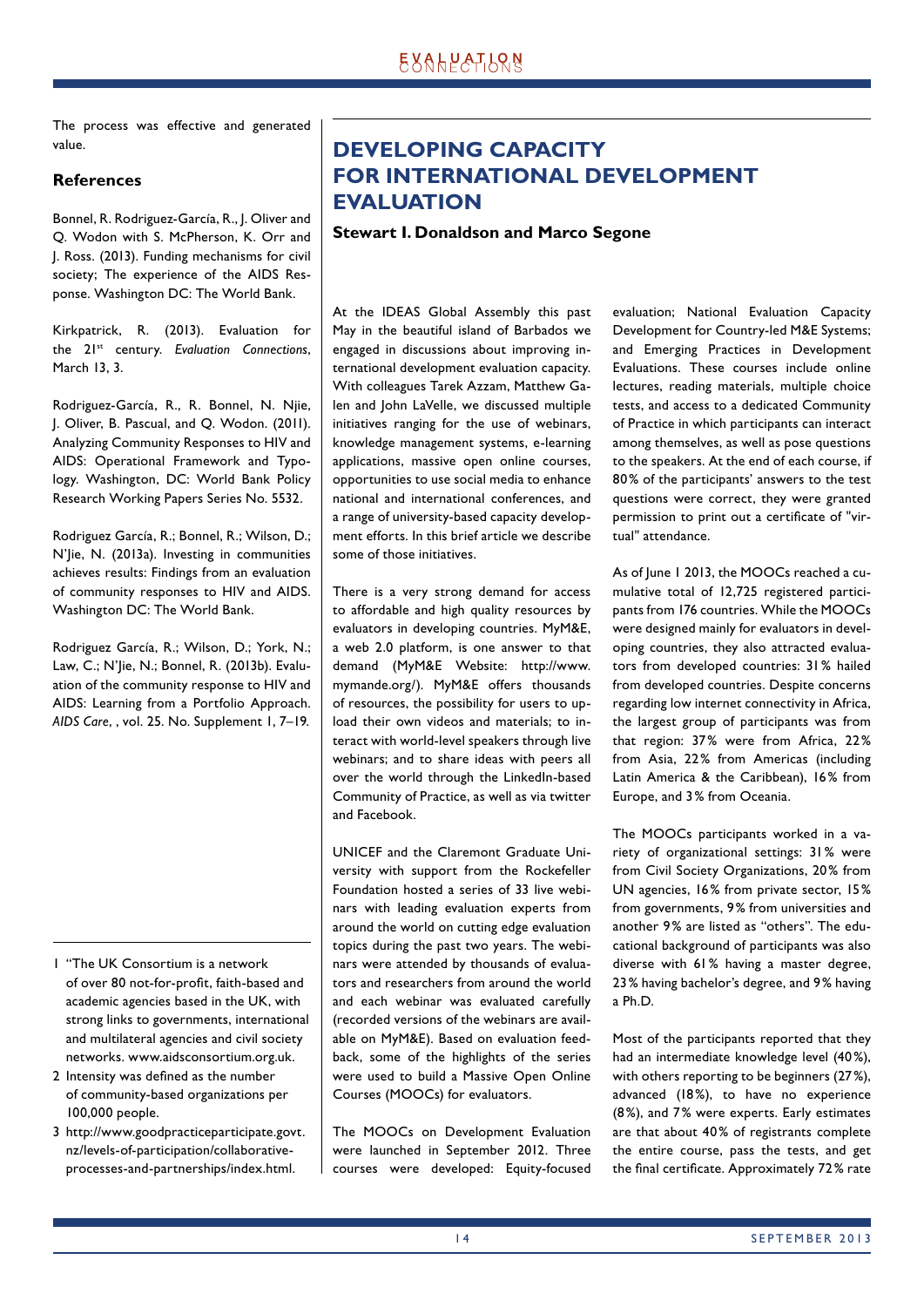# **EXALPATION**

the course as very good or excellent, and 94 % declare they are planning to take future courses.

To give IDEAS Global Assembly's participants a sense of the content of the MOOCs, we briefly described a new book "Emerging Practices in International Development Evaluation" (Donaldson, Azzam, & Conner, 2013) that draws on many years of experience, successes and failures in development evaluation in Asia and Africa, and reflects recent work supported by the Rockefeller Foundation on Rethinking, Reshaping, and Reforming Evaluation. The concepts, frameworks and ideas presented in this volume contribute to ongoing efforts at rethinking, reforming and reshaping international development evaluation. Leading thinkers and practitioners in development evaluation, research and academia have recognized that development evaluation must evolve if it is to respond to the challenges of the 21<sup>st</sup> Century and play a meaningful role in social and economic transformation.

Many of the Global Assembly participants told us they were regular participants in our webinars and were fully engaged in the MOOCs. These discussions yielded many insights about how to improve the webinars, MOOCs, and MyM&E resources as we expand our efforts to develop evaluation capacity worldwide. These new initiatives include a new scholarship program for evaluators from developing countries to attend online evaluation workshops free of charge at the Claremont Evaluation Center (http:// www.cgu.edu/pages/465.asp) and a range of initiatives to build National Evaluation Capacity. To address the National Capacity Development challenge, UNICEF and IOCE founded EvalPartners, the global partnership for National Evaluation Capacity Development (NECD).

So far 34 major organizations, including all the regional Voluntary Organizations for Professional Evaluation (VOPEs), multilateral organizations such as UNEG, UNICEF, UNWomen, UNDP and African Development Bank, as well as donor countries (OECD/DAC EvalNet Task Force on NECD, Finland, Spain and USAID) and other major stakeholders, such as the Rockefeller Foundation and Claremont Graduate University, have joined the initiative. Stay tuned and learn more about EvalPartners, NECD, and 2015 as the International Year of Evaluation by visiting: http://www.mymande.org/ evalpartners

#### **References**

Donaldson, S. I., Azzam, T. A., & Conner, R. (2013). *Emerging practices in international development evaluation.* Greenwich, CT: Information Age.

EvalPartners website, available at http:// www.mymande.org/evalpartners

MyM&E website, available at http://www. mymande.org/

## **THE AUTHORS**

#### **Rob D. van den Berg**

is the director of Global Environmental Facility (GEF) Independent Evaluation Office. He previously directed the independent



Policy and Operations Review Department of the Dutch Ministry of Foreign Affairs and held various positions in Dutch development cooperation, including head of Dutch Development Cooperation at the Netherlands Embassy in Suriname and advisor to the European Commission in Brussels on development research. He has also chaired the Evaluation Network of the Development Assistance Committee (DAC) of the Organisation for Economic Cooperation and Development (OECD).

#### **María Bustelo**

María Bustelo, PhD in Political Science, is Associate Professor in the Department of Political Science and Public Administra-



tion at the Complutense University, Madrid (UCM), Spain. She has worked as an independent consultant for Spanish public administrations and agencies, the European Commission, and NGOs in the field of programme evaluation, and in the areas of community development, health promotion, drug dependency prevention, and gender policies. She is also the director of the Master on Evaluation of Programmes and Public Policies (UCM), and member of the Board of Director Committee of the National Agency for the Evaluation of Public Policies and the Quality of Public Services. She leads the European QUING project team at the UCM (OUING: Ouality in Gender+ Equality Policies -2006-2011www.quing.eu; a research project supported by the VI European Framework Programme). She has a number of publications on analysis and evaluation of public policies and gender equality policies.

#### **Stewart I. Donaldson**

is Professor and Dean of the School of Social Science, Policy & Evaluation, and Director



of the Claremont Evaluation Center at Claremont Graduate University, USA.

His recent evaluation books include *The Future of Evaluation in Society: A Tribute to Michael Scriven* (2013); *Emerging Practices in International Development Evaluation* (2013); *Social Psycho logy and Evaluation* (2011); *Advancing Validity in Outcome Evaluation: Theory and Practice* (2011); *What Counts as Credible Evidence in Applied Research and Evaluation Practice?* (2008); and *Program Theory-Driven Evaluation Science: Strategies and Applications* (2007).

#### **Dr. Indran A. Naidoo**

Director, Evaluation Office, United Nations Development Programme. Indran Naidoo is the Director, of the Evaluation



Office, of the United Nations Development Programme (UNDP). The Office is responsible for the independent evaluation function of the UNDP, and produces global, thematic and country level evaluations across the UNDP, reporting to the Executive Board, management